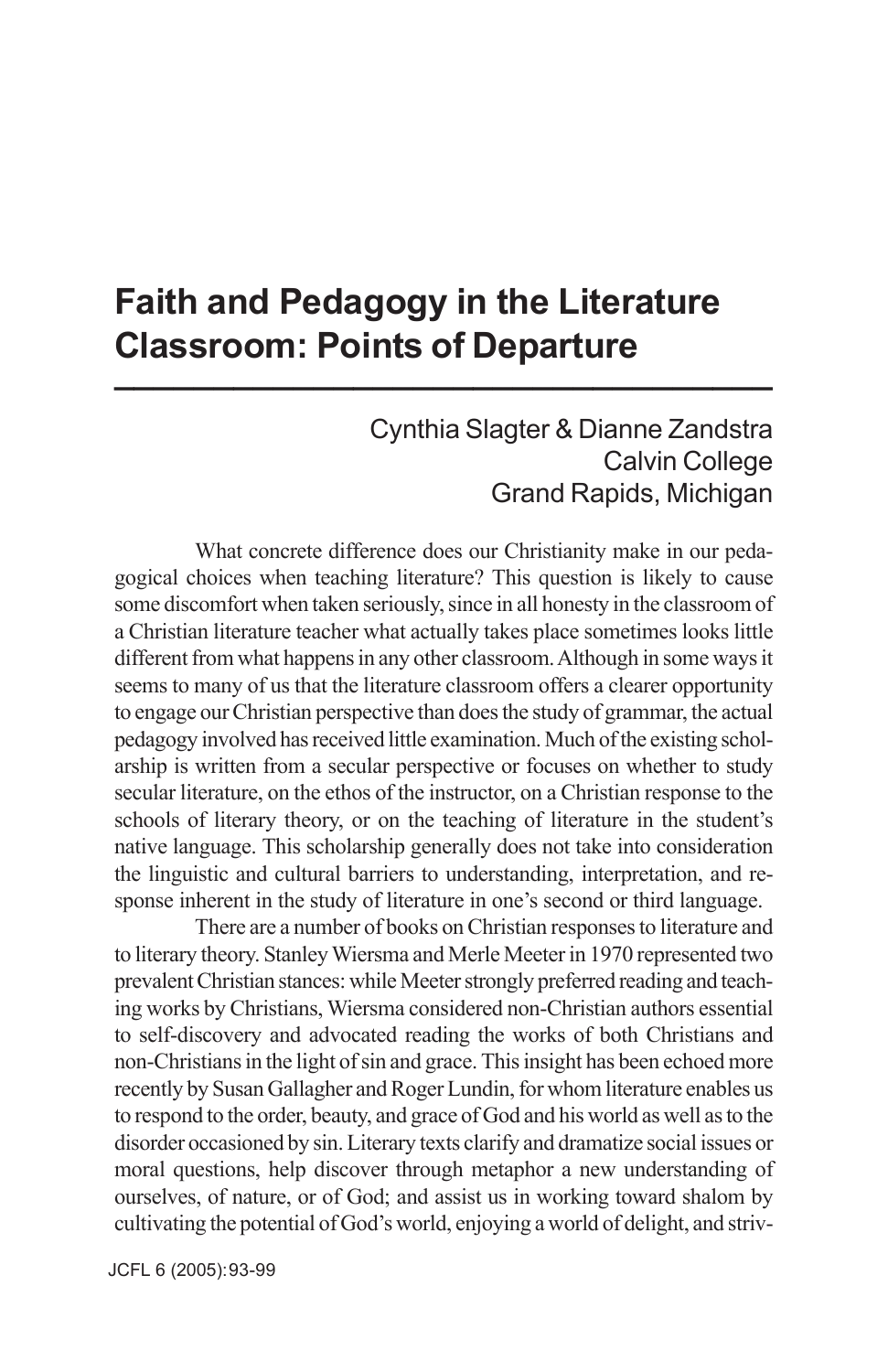ing for justice. The volume edited by Clarence Walhout and Leland Ryken on contemporary literarary theory advocates the formulation of a theory of critical orthopraxis that takes into account Christian virtues as well as the acceptance of Christian doctrine and morality as the authoritative framework for dialogue with critical traditions and for the development of a Christian aesthetic. Ryken's earlier book on literature and Christian perspective, while not a treatise on pedagogy specifically, includes many examples of the type of discussion of religious dimensions that ought to to take place in a Christian literature classroom. His analysis of specific works makes clear how he guides his students in addressing these works through the eyes of faith. A similar model can be found in Tennyson's and Ericson's volume of essays in theory and criticism. While a careful reading of these Christian responses allows one to infer some pedagogical principles for the attitude modeled in the classroom and for the tone and content of discussion, they do not delineate specific procedures. The *Journal of Christianity and Foreign Language*s aims to build on this foundation by offering both analysis from a Christian standpoint and scholarship on pedagogy.

The process of reading is of fundamental importance in understanding how we discuss and teach reading in the literature classroom. Relevant work has been published by Alan Jacobs on the hermeneutics of love and by Mark Pike, who is applying Louise Rosenblatt's concept of aesthetic reading as he seeks to foster the development of spirituality in students who bring their own experience and inner lives to the literary text. While their work does not entertain the dynamics of intercultural exchange implicit in foreign literature, it offers helpful insights applicable to any literature classroom.

A 2002 volume edited by Arlin Migliazzo does include pedagogical pointers. It contains essays by Christian professors representing the social sciences, the natural sciences, the fine arts, and the humanities. Migliazzo finds that current literature on Christian teaching tends to fit into one of three categories: theoretical and philosophical inquiry about Christian approaches to learning, the history of church-related higher education, and the case study; he is unaware of any texts dedicated to practical pedagogy; and he notes the plurality of Christian views and strategies. He appears to refer strictly to college-level teaching, but even so Barbara Carvill's and David Smith's *The Gift of the Stranger*, while not limited to practical pedagogy, clearly addresses it, as does *The Bible and the Task of Teaching* by Smith and John Shortt. The essays in Migliazzo's collection, which contains nothing by foreign language professors, typically offer some philosophy or approach-related reflections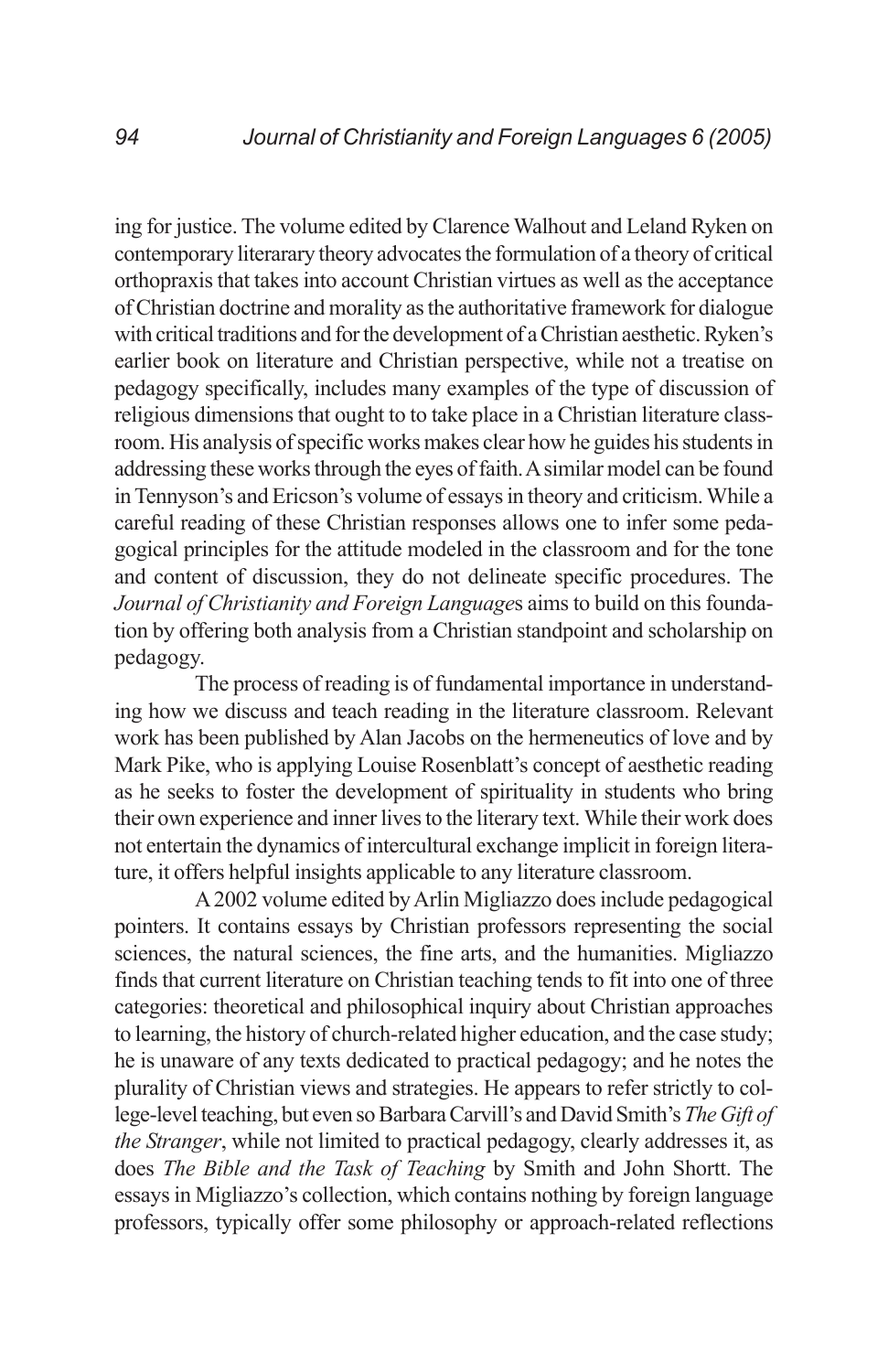and also some concrete pedagogical suggestions, although the balance often swings toward the former.

In our search for scholarship on pedagogy in the literature classroom we have found the journals *Pedagogy*, *Hispania*, and the *ADFL Bulletin* to be good sources for articles, but most of those, while providing helpful practical ideas, do not focus on religion or spirituality. New journals such as the *International Journal of Children's Spirituality* and the *Journal of Education and Christian Belief* are encouraging scholarly efforts more specifically centered either on the Christian language classroom or on the spiritual and moral dimensions of teaching and learning, while in the United Kingdom the Stapleford Centre has been producing textbooks and other instructional materials designed to foster spiritual and moral development in students. Although these materials are aimed principally at language acquisition, they include spiritually oriented approaches to short literary selections.

What we find helpful as we approach both overtly Christian and more general scholarship on the pedagogy of literature is the model described by David Smith, based on work by Edward Anthony, further developed by Richards and Rodgers. According to this model, our Christian **approach** contains conscious and unconscious principles and assumptions, derived from our experience and worldview, and shapes the design of our pedagogy. This **design** attempts to translate our approach into a constellation of detailed **procedures** for the classroom, the outcome of which can in turn modify our design or even our approach. What we can infer from the doctrine of common grace is affirmed here by Smith's notion that procedures or even design elements from other approaches may in fact coincide with our own. This allows Christian teachers to gratefully appropriate insights and techniques from secular scholarship as long as they are true to our overarching principles. Much of the Christian scholarship thus far, such as the works cited earlier in this essay, has remained at the level of approach and design, leaving the individual instructor to flesh out the procedures. On the level of design, NACFLA proceedings have included some careful thought by Patricia Jessen, Kathleen Marshall Pederson, Thea Van Til Rusthoven, and David Smith among others on the questions and themes we should be addressing in our study of literature, such as confession, forgiveness, tolerance, discernment of worldview or of sin, and the search for justice, and on the discipling role of the Christian professor. Most of these include some reference to procedures as well, especially Van Til Rusthoven's and Smith's.

If our *approach* to foreign language literature is to teach love for the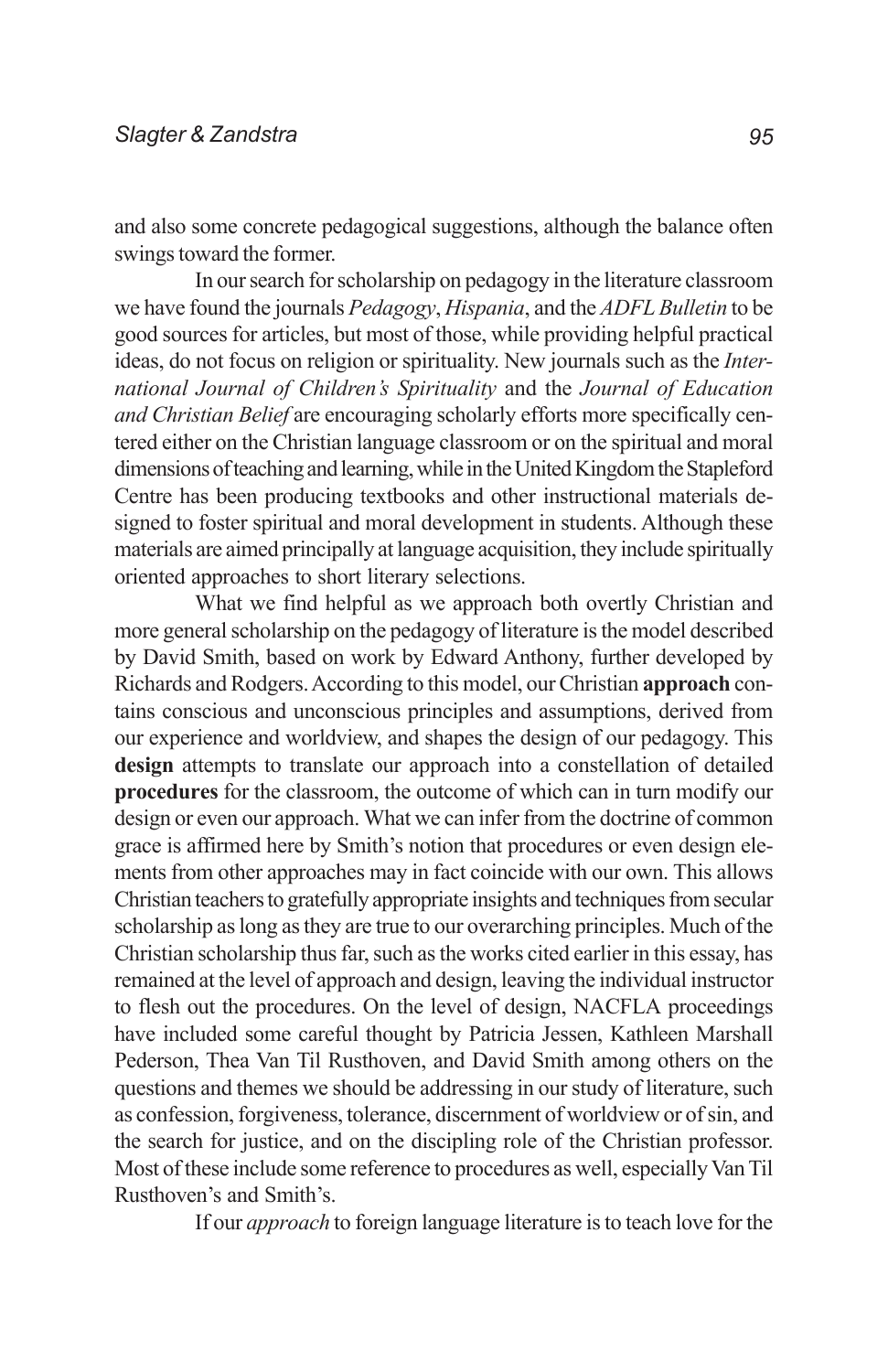other, obeying Christ's command to love the stranger, how will this affect the *design* of our courses and the *procedures* we use to teach them?

**Text selection.** More and more we have become convinced that we try to do far too much in our courses and that students are not being well served. Alan Jacobs in *A Theology of Reading: the Hermeneutics of Love* speaks of books and authors as our neighbors and emphasizes that "we owe a debt of loving and constant attentiveness (of faithfulness) to all the books we read" (67). This debt cannot be paid if we instead concentrate on simply "covering the material". This may be a contentious issue since it goes against longtime practices; however, as Christians we are called to be different, sometimes radically so. A pedagogy grounded in faith could result in a course design that looks very different from a course more conventionally taught.

**Advance organizers.** Our courses ought to be designed so that the student and the text/stranger do not meet in a void. As instructors we give students the tools they need to understand and interpret the new foreign text they are about to meet. At the procedural level this means presenting the historical and social context in which a work was created or awakening the students' pre-existing knowledge so that connections can be made among literature, art, and music. In a Christian classroom the instructor may introduce Bible passages that relate to the theme of the work to be studied, passages which might affirm the text's message or possibly refute it.

**Orientation or first impressions**. Although we prepare students for their encounters with a foreign work, the first meeting between reader and text is always unique and individual. The design of our course must allow the reader to react individually and uniquely to a new text, before the mediation of the instructor and others in the class. This can take the form of written initial responses later shared, perhaps anonymously, with the instructor and the class. During the formation stage, the professor should model and encourage attentive and humble listening. Students may ask other students for clarifications or examples but should be urged to demonstrate a generous and loving spirit in class discussions.

**Disorientation or decentering and expanding.** As with human strangers, a first impression may not always be the most accurate one. Our courses must be structured so that students move beyond that first impression to a fuller knowledge and understanding of a text. Students' initial impressions will be tested and challenged, both by the professor and by other students. This must be done carefully, encouraging students to move outside of themselves, to experience the text from a position that is unexpected and perhaps uncom-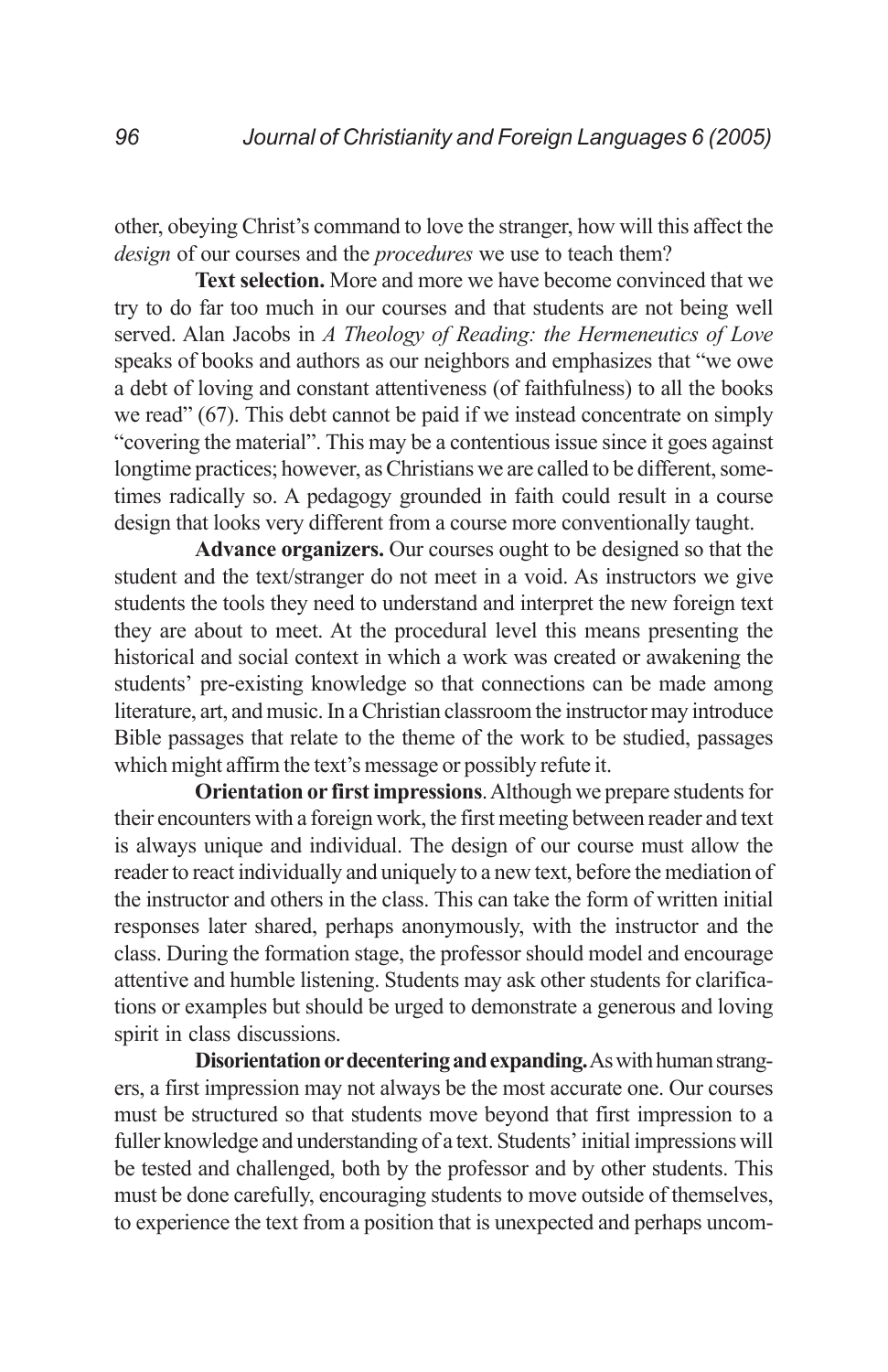fortable. The model for this is the way Jesus taught. The disciples were often surprised and even dismayed at the answers Jesus gave them and at the challenges he presented them.

By having our students put themselves in the role of a secondary character in a work or simply by requiring them to read critical articles, we endeavor to show that "all these interpretations, when carefully and responsibly done, illuminate something in [the] work and further the conversation toward its goal of ever fuller understanding" (Jacobs 99).

**Reorientation and closure**. While it may be the professor's job to make students reexamine and even question their long-held assumptions, a Christian professor will not want a student to remain disoriented or confused. As Susan Felch so eloquently puts it: "My goal in the classroom is to nurture their faith so that they will know enough, and hope enough, and be loved enough to doubt wisely, but not to abandon the Truth" (24). While always acknowledging the open-ended nature of literature and literary study, our responsibility to our students requires that we complete the process with reorientation and closure.

As Christians, when we look for models of good teaching, we look to the Master Teacher and see that he did not advocate one process, one design, but rather employed varied teaching methods according to the student and according to the circumstance. Jesus used story telling, concrete illustrations, question and answer periods, "internships" as he taught his disciples. We can "go and do likewise," giving thanks for Christian and non-Christian colleagues and for the rich diversity of teaching styles within our Christian fellowship.

## **Bibliography**

- Barnes-Karol, Gwendolyn. "Revising a Spanish Novel Class in the Light of Standards for Foreign Language Learning. *ADFL Bulletin* 31.2(2000):44-48.
- —. "Teaching Literature to the Undergraduate Foreign Language Major: a Framework for a Methods Course." *ADFL Bulletin* 34.2(2003):20-27.
- Carlson, Paula J. and Peter S. Hawkins. *Listening for God*. Introduction. Minneapolis: Augsburg Fortress, 1994.
- Cipolla, William F. "Teaching Literature Through Theory: A New Model for the Undergraduate Major." *ADFL Bulletin* 18.3(1987):13-15.
- Essif, Les. "Teaching Literary-Dramatic Texts as Culture-in-Process in the Foreign Language Theater Practicum: The Strategy of Combining Texts." *ADFL Bulletin* 29.3(1998):24-33.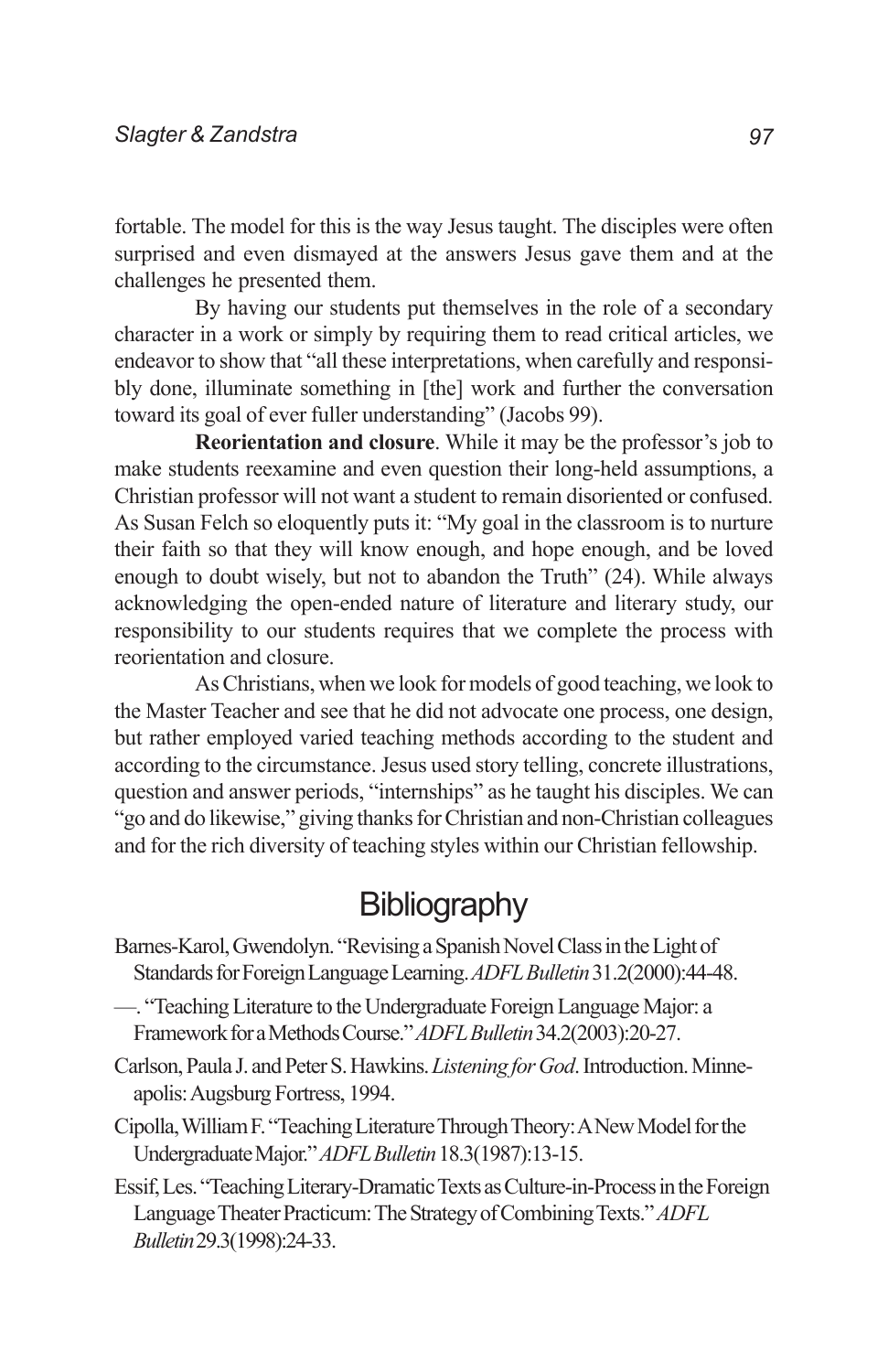- Felch, Susan M. "Wise Doubters and Truth Seekers." *Spark* 45.1(1999):22-24.
- Gallagher, Susan V. and Roger Lundin. *Literature through the Eyes of Faith.* San Francisco: Harper & Row, 1989.
- Handelman, Susan. "'Stopping the Heart': The Spiritual Search of Students and the Challenge to a Professor in an Undergraduate Literature Class." *Religious Perspectives and Teaching* 203-29.
- Jacobs, Alan. "Bakhtin and the Hermeneutics of Love." In Felch, Susan M. and Paul J. Contino, *Bakhtin and Religion: A Feeling for Faith*. Evanston: Northwestern UP, 2001.
- Jessen, Patricia B. "Faces, Mirrors and Masks: A Christian's View of Latin America, as Interpreted from its Literature." *NAACFLLF Proceedings Journal* 1(1991):29-38.
- Joseph, Nancy. "Metacognition in the Classroom: Examining Theory and Practice." *Pedagogy* 3.1(2003).
- Kochlar-Lindgren, Gray. "Beginner's Mind: Opening the Open in the Classroom." *Pedagogy* 1.2(2001):410-15.
- McGann, Jerome *et al*. "Reading Fiction / Teaching Fiction: A Pedagogical Experiment." *Pedagogy* 1.1(2001):143-65.
- Meeter, M. and S. Wiersma. *Contrasting Christian Approaches to Teaching Literature* . Grand Rapids: Calvin College Monograph, 1970.
- Migliazzo, Arlin C., ed, intro. and concl. *Teaching as an Act of Faith: Theory and Practice in Church-Related Higher Education*. New York: Fordham UP, 2002.
- Monta, Susannah Brietz. "Teaching Spenser as Fantasy Literature; or, How to Lure Unsuspecting Undergraduates into a Spenser Course." *Pedagogy* 3.2(2003):191-96.
- Nance, Kimberly. "'Authentic and Surprising News of Themselves': Engaging Students' Preexisting Competencies in the Introductory Literature Course." *ADFL Bulletin* 34.1(2002):30-34.
- —. "Developing Students' Sense of Literature in the Introductory Foreign Language Literature Course." *ADFL Bulletin* 25.2(1994):23-29.
- Pederson, Kathy Marshall. "Humanising Feedback in the Foreign Language Classroom: Moving from Technique to Dynamic." *Journal of Christian Education* 38 (1995): 5-32.
- Pike, Mark. "From Personal to Social Transaction: A Model of Aesthetic Reading in the Classroom." *Journal of Aesthetic Education*, 37.2(2003):61-72.